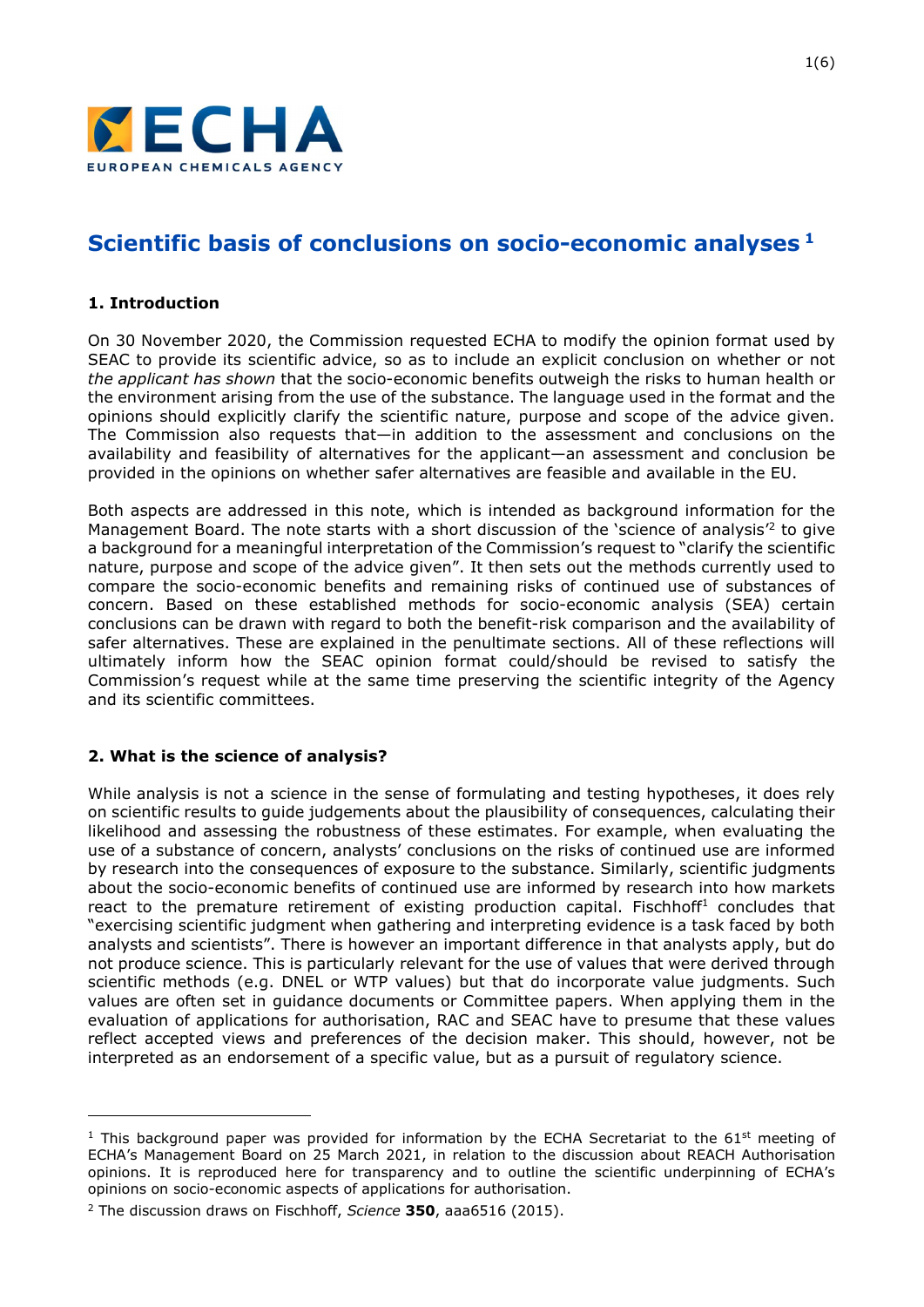## 3. What are established methods for comparing benefits and risks?

This section provides a comprehensive overview of established SEA methods. It should be stressed that there is official Guidance on the preparation of socio-economic analysis, which follows established impact assessment methodology as provided by the **Better regulation** guidelines of the European Commission. Before turning to the actual methods, it seems useful to remind the reader about the manifold impacts that regulating SVHC has. These impacts include in no order of hierarchy and without intending to be exhaustive the following:

- $\triangleright$  Impacts on human health
- $\triangleright$  Impacts on the environment
- $\triangleright$  Impacts on producers (including suppliers, customers and competitors)
- $\triangleright$  Impacts on consumers
- $\triangleright$  Wider socio-economic impacts (incl. unemployment, taxes, outsourcing of risks, etc.)
- $\triangleright$  Distributional impacts

Some of these impacts are relatively straightforward to quantify or even express in money equivalents. Others are more difficult to compare against each other. Often, these differences are substance and use specific. E.g., it is not possible to quantify—let alone monetise—the risks of a substance to which people are exposed close above the DNEL. This is because the concept of DNEL does not reveal anything about excess risk. Nevertheless, there are some methods in the "SEA toolbox" that under certain conditions may guide the analyst still to a conclusion on whether the benefits can plausibly outweigh the risks. In the following these methods will be summarised, emphasising the situations in which they are most useful.

## Cost-benefit analysis (CBA)

CBA is the preferred method of impact assessment as it seeks to compile all relevant impacts and compare them in the same unit. Money typically serves as unit of comparison.<sup>3</sup> CBA is well established and documented in many textbooks and official guidance (incl. in the ECHA Guidance on SEA and the Better regulation toolbox). To facilitate the application of CBA in chemicals risk management, various valuation metrics for many relevant impacts are readily available and documented either in the aforementioned guidance or in specific SEAC position papers<sup>4</sup>. Notably, CBA can be modified to account for distributional concerns about income, risk, life expectancy etc. In fact, one can demonstrate that with the correct weights CBA can mimic any social welfare function, be it utilitarian or prioritarian or egalitarian.<sup>5</sup> That means that in theory CBA can be refined to address all the points of criticism typically raised against it by non-economists.

#### Cost-effectiveness analysis (CEA)

CEA is a method widely used in health economics to evaluate policies/programs that result in benefits to human health. It relates quantified impacts to compliance costs but does not convert these impacts into money equivalents. Instead it relies on benchmark values (in health economics often referred to as "Incremental Cost-Effectiveness Ratio" or ICER) to conclude on whether desirable impacts are large enough compared to costs these impacts would incur. CEA is ECHA's standard approach for PBT/vPvB substances and other substances for which it is currently not possible to quantify the risks and thus determine the benefits of stopping the use of a specific substance. While this method avoids putting a value on risk it still requires an explicit value judgment as to what cost per unit of benefit is acceptable/unacceptable. Again, there is

<sup>&</sup>lt;sup>3</sup> The widespread repugnance against using money metrics in the evaluation of risks to human health and the environment is based on a common misunderstanding. What makes SEA useful is the possibility to convert changes in multiple dimensions of well-being into changes in a single dimension (the so-called numeraire). However, there is no law in economics dictating that money ought to be this numeraire. Changes in wellbeing could just as well be measured in life-years lost, or consumption equivalents gained, or another metric. The reason why money is typically used relates to the availability of market prices that express how people value different dimensions of life.

<sup>4</sup> See https://echa.europa.eu/fi/applying-for-authorisation/evaluating-applications.

<sup>&</sup>lt;sup>5</sup> For an overview, see Nurmi & Ahtiainen, *Ecological Economics* 150, 217 (2018).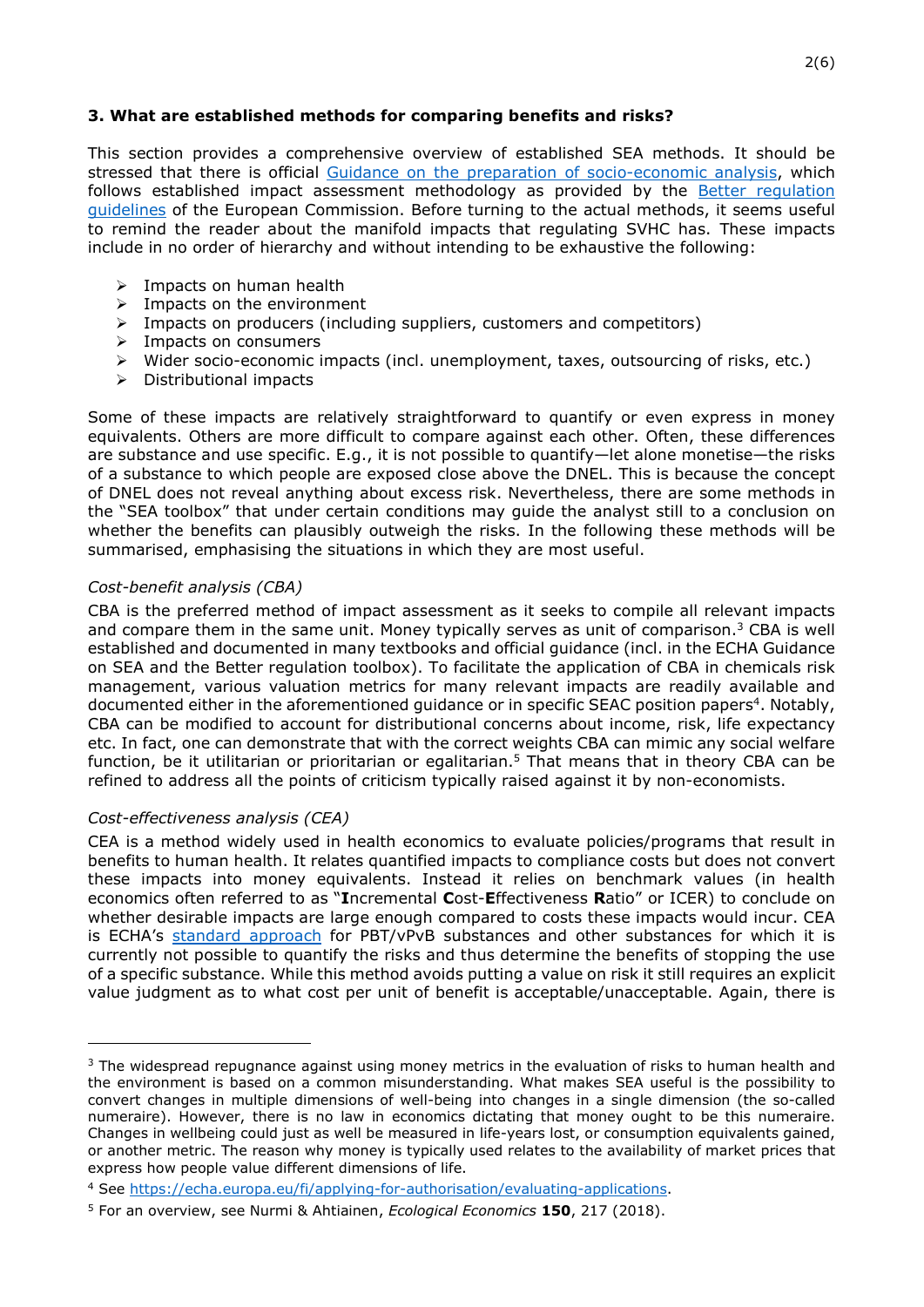no "scientific" answer to that question, but one may use previous regulatory actions as a benchmark.<sup>6</sup>

#### Break-even analysis (BEA)

BEA is another truncated version of CBA which focuses on the switching point at which results of a CBA are reversed. Based on that one may back-calculate the harm that would have to materialize in order to pass the switching point. The plausibility that the concurrent exposure or emission would lead to the level of harm identified may then be determined by expert judgment. As such this can be a useful method in situations in which risk cannot be quantified (e.g. in case that a DNEL is exceeded) but endpoints are known, and cases can be monetised using WTP values. If the outcome of the BEA suggests that more cases would be needed than people exposed or emissions measured, one may logically conclude that the benefits of the activity outweigh the risks B>R. However, the reverse inference is incorrect because the finding that less cases are needed does not say anything about the likelihood of cases. In the end, the use of BEA requires similar value judgments as CBA.

## Compliance-cost analysis (CCA)

According to **ECHA SEA Guidance**, the CCA consists of the assessment of i) investment and operating costs, ii) changes in production costs, iii) changes in product/service characteristics, and iv) the aggregation of costs as a proxy of producer surplus changes. The obtained compliance cost estimate may then be compared in a qualitative weight of evidence (WoE) analysis against the risks resulting from the use of a substance. This approach is used mainly when risks can only be described in a qualitative way and endpoints are either not known or cannot be monetised. Obviously, the WoE analysis requires expert judgment about etiology how likely is it that exposure at level A results in B cases of impact X? This likelihood can then be discussed against the compliance costs assessed and it can be qualitatively judged whether the benefits outweigh the risk. However, the scientific basis of such a conclusion rests more on the expertise of the analyst than on other pieces of evidence.

# Weight-of-evidence (WoE) analysis

WoE analysis may be used even in the absence of compliance costs. Both the ECHA WoE Guidance and the EFSA WoE Guidance explain that such an analysis combines and weighs information from several sources. The weight given should reflect available evidence such as the quality of data, consistency of results, nature and severity of effects, relevance of information. Clearly, WoE analysis requires scientific judgment and—of utmost importance for the interpretation of its results—an adequate documentation. Specifically, explanations should be given of how the conclusions reached depend on judgment and how they would alter if other judgment was made. This approach is the most subjective one and is applied when neither the risk nor the cost can be quantified with any degree of reliability. In such cases analysts must revert to a fully qualitative analysis of all impacts, requiring expert judgment about etiology as well as about cost implications. Necessarily, the conclusions of such an analysis will not be value free even if a scientific approach has been followed to arrive at them.

#### Summary

To summarise, the SEA toolbox consists of several methods that may be applied in different circumstances. Each of these methods has its peculiarities. In general, CBA is the preferrable method as it most conclusive and least based on explicit value judgments, i.e. relies most on measured preferences. However, it is also the most demanding method in terms of information requirements. If data is not available to either quantify the risks or the benefits, one may still conclude based on a semi-quantitative or even qualitative comparison of the impacts. However, such comparisons are by their very nature less conclusive, see Figure 1 which shows the tradeoff between conclusiveness and explicit value judgement that the analyst faces when deciding whether the socio-economic benefits of continued use of a substance outweigh the corresponding risks.

 $6$  See Oosterhuis et al., Integrated Environmental Assessment and Management 13, 1100 (2017).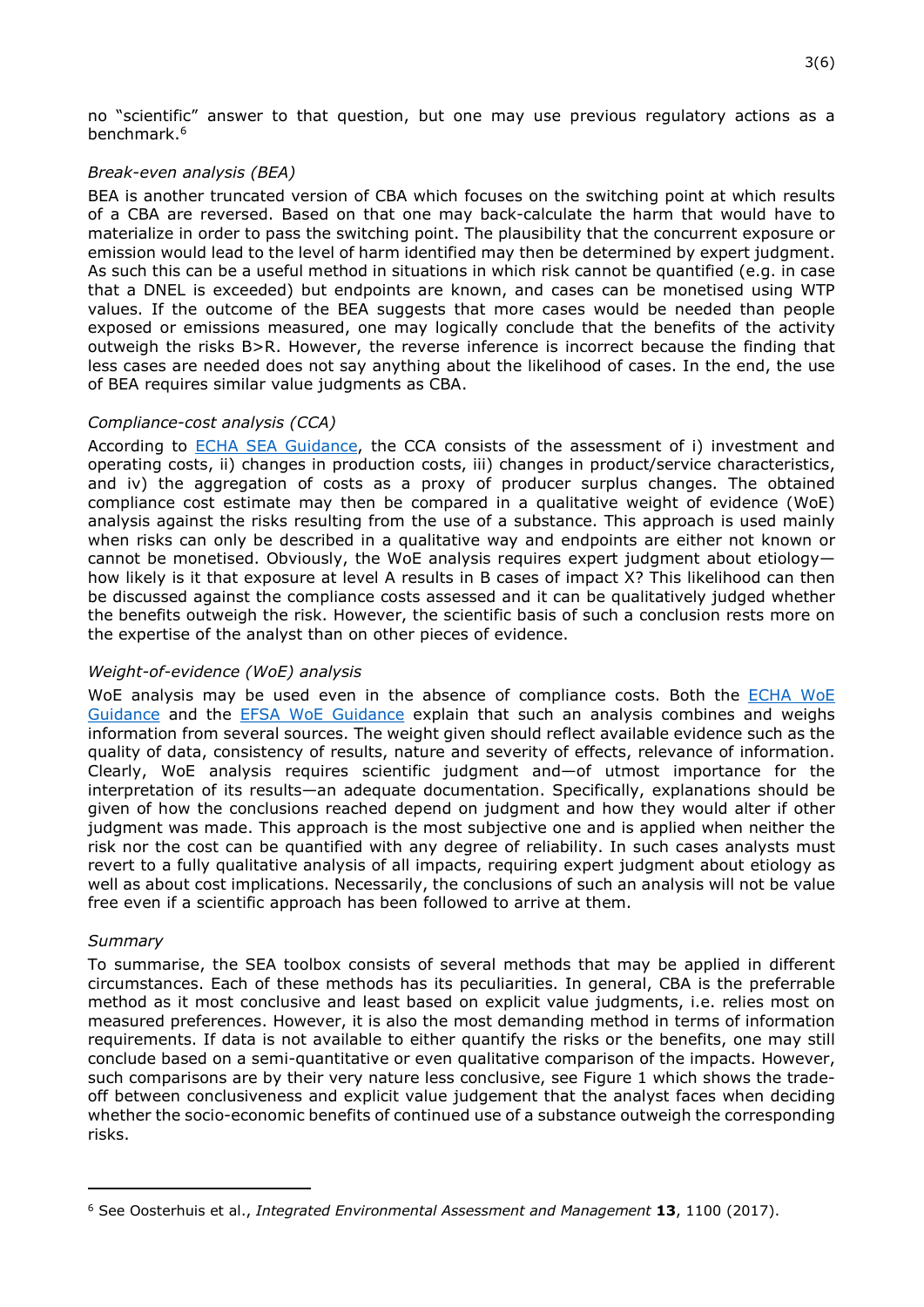

Fig. 1. Trade-off between conclusiveness and explicit value judgment.

# 4. What conclusions can be drawn based on established SEA methods?

To illustrate the type of conclusions that one can draw based on the SEA methods discussed in Section 3, it seems useful to turn to some stylised examples. Table 1 illustrates the extent to which it is possible to conclude based on each of the discussed SEA methods whether the socioeconomic benefits outweigh the risks in the context of an application for authorisation. It should be stressed that these illustrations are exemplary and non-exhaustive.

| Type of<br>analysis                | Sub-<br>type   | <b>Benefit of</b><br>continued use | <b>Remaining risk of</b><br>continued use                                   | Scientific basis for comparison                                                                                                                                               |
|------------------------------------|----------------|------------------------------------|-----------------------------------------------------------------------------|-------------------------------------------------------------------------------------------------------------------------------------------------------------------------------|
| Weight of<br>Evidence              |                | Some positive<br>henefits          | Some exposure may<br>remain                                                 | Based on expert judgment                                                                                                                                                      |
| Compliance<br>cost analysis        |                | €10 million                        | Some exposure may<br>remain                                                 | Based on expert judgment                                                                                                                                                      |
| Break-even<br>analysis             |                | €10 million                        | 10 workers are exposed<br>to a substance, but risk<br>cannot be established | Possible if a WTP value exists for the endpoint<br>of interest, and one can thus deduce that >10<br>workers would have to develop in order to<br>outweigh the benefit of €10m |
| Cost-<br>effectiveness<br>analysis | $\overline{A}$ | €10 million                        | 5 quality-adjusted life<br>years                                            | Possible if either a monetary value per quality-<br>adjusted life year is used or a €/QALY<br>benchmark is established                                                        |
|                                    | B              | €10 million                        | 1 tonne of emissions of<br>substance                                        | Possible if a $E/kg$ benchmark is established                                                                                                                                 |
| Cost-benefit<br>analysis           | $\overline{A}$ | €10 million                        | €1 million                                                                  | Possible if both a dose-response function and<br>a WTP value exist for the reduced risk                                                                                       |
|                                    | B.             | €10 million                        | None (the exposure is<br>under DNEL/PNEC)                                   | Possible if one assumes that no risk occurs<br>below the DNEL/PNEC                                                                                                            |

Table 1. Summary of the scientific basis for making a comparison of benefits and risks.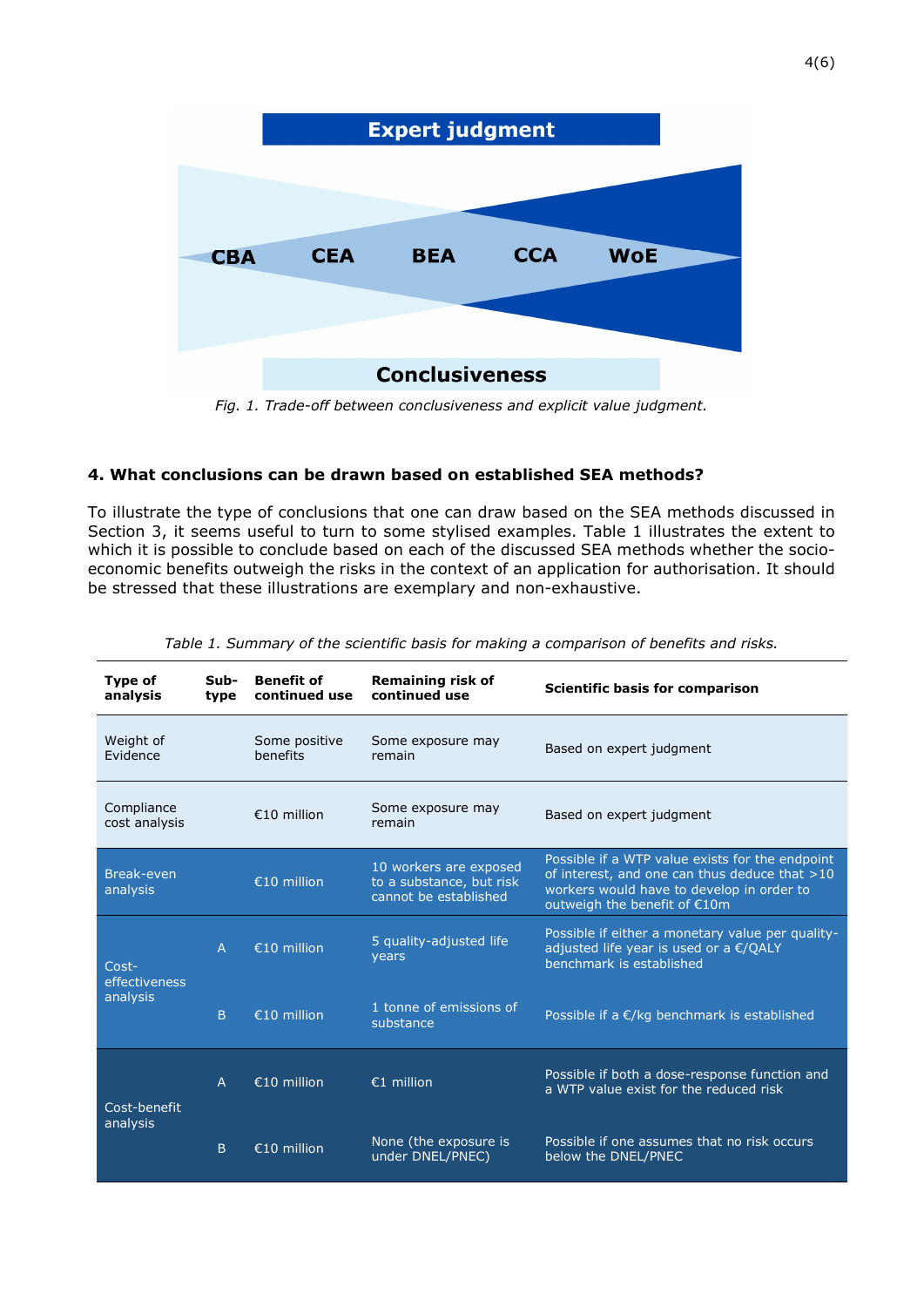## 5. What can SEAC assess and conclude regarding alternatives?

One aspect that has become increasingly important in the assessment of applications for authorisation is the availability and feasibility of safer alternatives in the EU.<sup>7</sup> It seems helpful to set up a logical hierarchy of alternatives to better understand and embrace the meaning of 'safety', 'availability', 'technical feasibility', 'economic feasibility' and 'economic viability' of alternatives. As can be seen from the Venn diagram in Figure 2, one can generically differentiate different layers in the analysis of alternatives and the question to be addressed now is what can SEAC conclude with regard to each of these layers.<sup>8</sup>



Fig. 2. Venn diagram presenting a logical hierarchy of alternatives.

To answer this question, it is paramount to stress that SEAC has limited capacities for undertaking own research into alternatives (indeed, this is the job of the applicant and SEAC has previously been criticised by the EU Parliament for bolstering applications) and therefore relies on two information sources: the application itself (and any complementary information provided by the applicants or their downstream users in response to questions from the Rapporteurs or comments in the consultation) and the information obtained through the consultation. In most cases, applicants do provide information on alternatives including on their availability and technical feasibility and, in some cases, on their economic feasibility/viability. However, they typically cannot provide information on the safety, i.e. the risks associated with the use of these alternatives, as these depend on operating conditions not (yet) known to the applicants. More generally, applicants seem to have difficulties to carry out comparative hazard assessments and have hence not used them as a formal argument to support their application. One may consider that, as the REACH authorisation process deals with the substitution of SVHC, it is unlikely that many alternatives would be more hazardous.<sup>9</sup>

<sup>&</sup>lt;sup>7</sup> In reaction to the ECJ ruling in Case T-837/16, the Commission clarified under which circumstances applicants need to submit a substitution plan if there are alternatives generally available in the EU, see the Commission's note on 'Suitable alternative available in general & Requirement for a substitution plan'.

<sup>&</sup>lt;sup>8</sup> The Venn diagram is based on the definition of economic feasibility and viability provided by the Commission in a recent draft implementing decision: Comitology Register (europa.eu).

<sup>&</sup>lt;sup>9</sup> It is important to note though that the use of a substance which is less hazardous but used in a less safe way may result in higher risk (e.g. the use of PERC in outdated equipment may entail larger risks to workers than the use of TCE in state-of-the-art equipment). From this discussion it should also be clear that even if an alternative is resulting in less risk, it may still entail some risk.